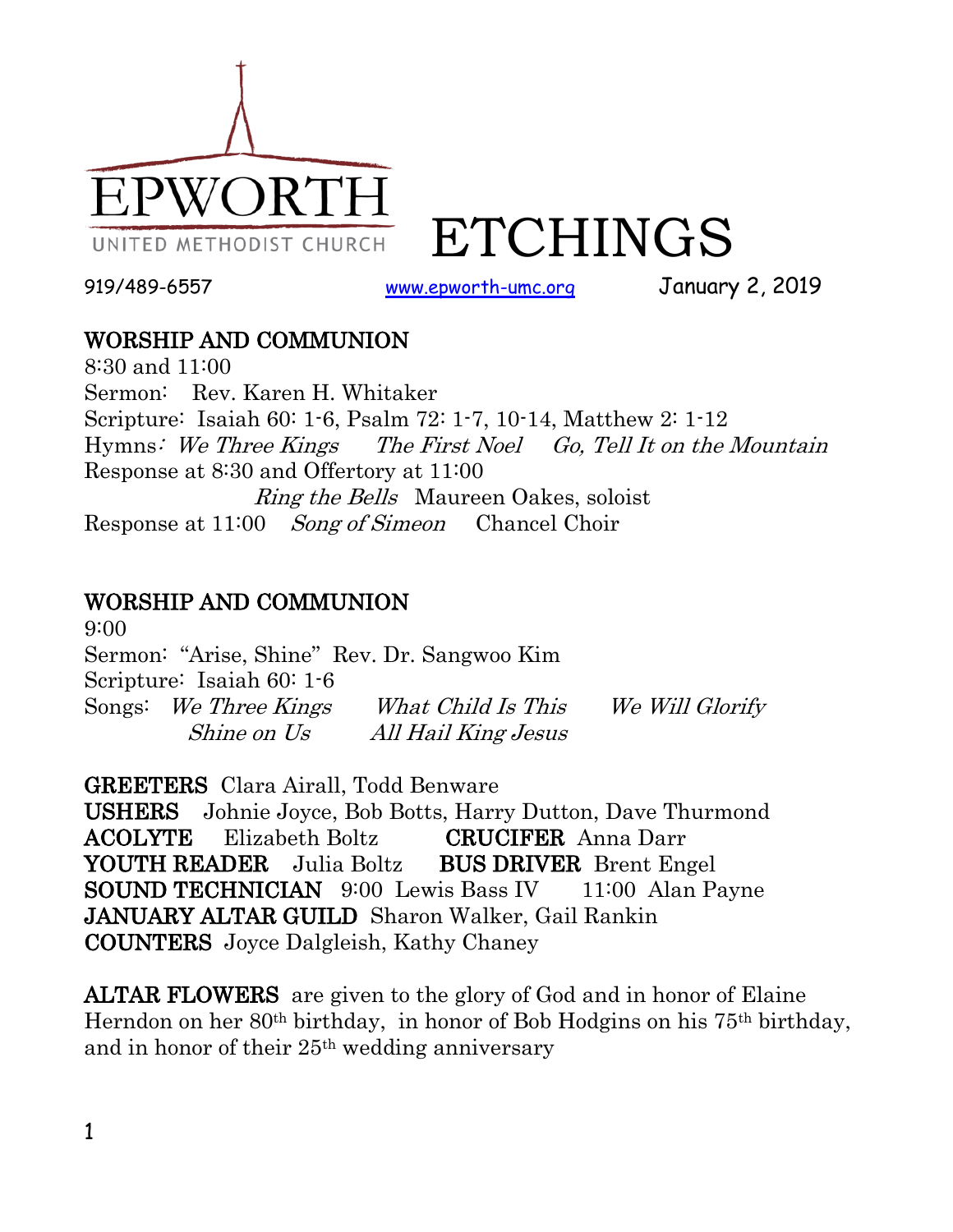### MEMORIALS

In memory of Harriet Childs to the Care Group from Virginia Hinshaw, Steve Smith and Beth Armbruster, and Jane Clark Moorman

In memory of Nita and Frank Fairey to the Fairey Pastor's Discretionary Fund from Bob and Sara Fairey.

In memory of Addie Plumer to Music Ministries from Chuck and Dianne Darr and Steve Smith and Beth Armbruster.

In memory of Lorraine Clark to the Pastor's Discretionary Fund from Marie and Sam Hammond.

In memory of Loyd Martin by Eloise Martin.

THE 2018 OUTREACH AWARD has been presented to Betty Matteson for her work with Journeying toward Justice. Congratulations, Betty!!

YOUTH enjoy your break! We will not meet on January 6, and will kick off the new year on Jan. 13!

FROM THE TRUSTEES Renovation on the bathrooms near the church office will begin on January 16.

YOU ARE INVITED Please join us in celebrating Elaine Herndon's 80th birthday and Bob Hodgins' 75th birthday, and Elaine and Bob's 25th wedding anniversary on Saturday, January 5, 2019, 2-5 pm in Fellowship Hall. Hors d'oeuvres and desserts will be served. Family and friends welcome. Best wishes only; no gifts please. Please RSVP to Lisa at lthain@rogers.com or call Kim at 470-231-2313.

#### CHURCH STAFF

| Rev. Karen H. Whitaker, Senior Pastor            | 919-210-6839 (cell) kwhitaker@epworth-umc.org |
|--------------------------------------------------|-----------------------------------------------|
| Rev. Dr. Sangwoo Kim, Pastor/Spiritual Formation | 919-627-1357(cell) sangwoo@epworth-umc.org    |
| Meg Bass, Financial Manager                      | mbass@epworth-umc.org                         |
| Dona Gamble, Administrative Secretary            | dgamble@epworth-umc.org                       |
| David Lewis, Director of Music                   | dlewis@epworth-umc.org                        |
| Rev. Amanda Wilson, Coordinator/Children's Min.  | 919-698-5284 (cell) awilson@epworth-umc.org   |
| Carie Dupree, Coordinator of Youth Ministries    | 318-990-9730 (cell) cdupree@epworth-umc.org   |
| Dr. Fred Ibberson, Organist                      | fred.ibberson@gmail.com                       |
| Leigh Furman, Preschool Director                 | 919-489-6098 director@epworth-preschool.org   |
| Theresa Shebalin, Nursery Director               |                                               |
| Marlin Lennon, Sexton                            |                                               |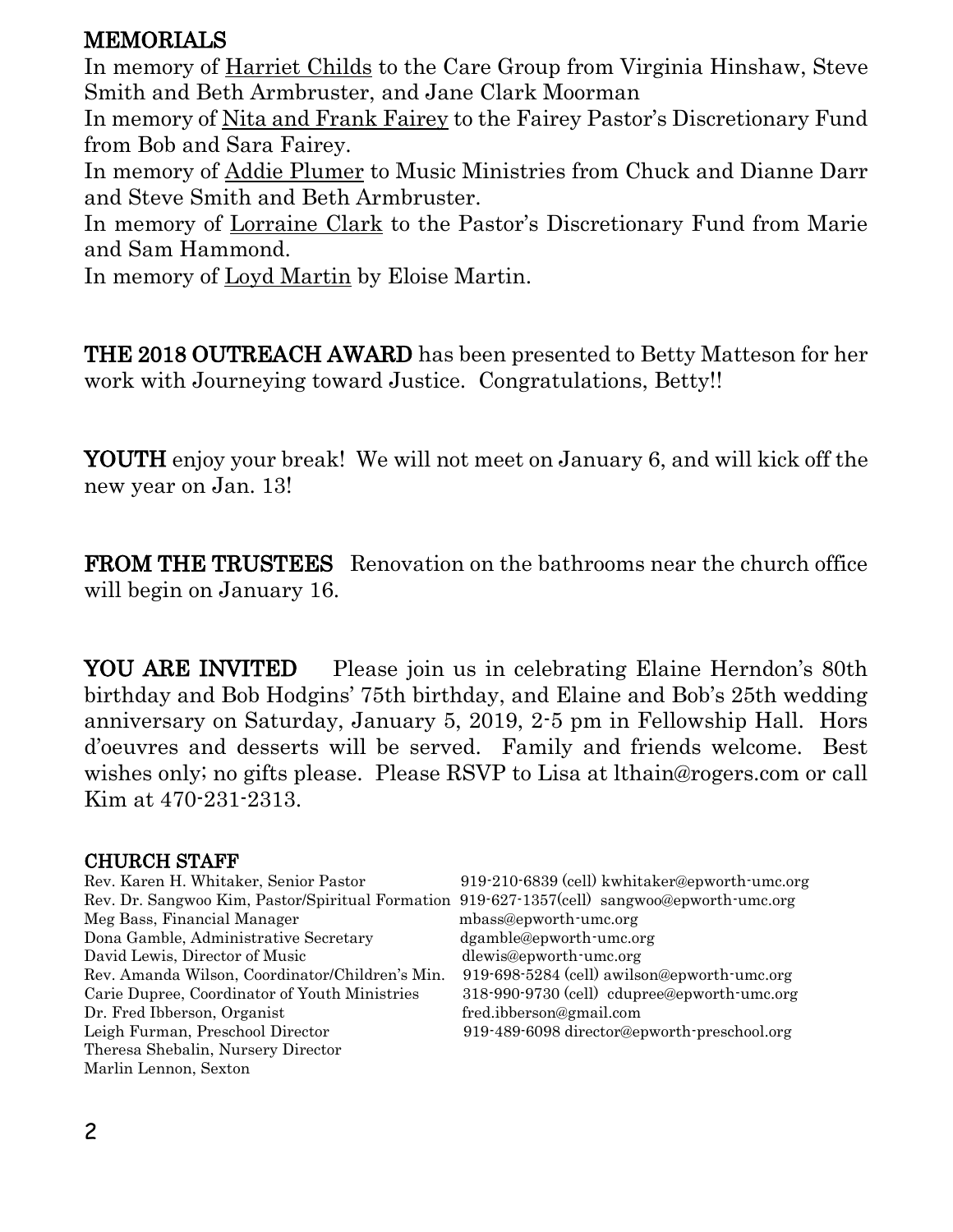### WELCOME TO ACS REALM—Our New Church Software!

 Thank you for filling out the Google Forms. With the updated information you entered, we have created your accounts on ACS Realm, our new church software. You will receive an invitation soon (some of you may have already received one) to join the Epworth community on Realm. Please take a few moments to respond to the invitation—be assured that it is safe and not spam! You will get a separate email about the privacy setting of our online directory. The only personal information that will be shared within our community is your name, your address, your phone number, and your email address. Each adult will have their own "profile" page. Your record of gifts will be accessible through your profile page as well as your total amount pledged. There is a free Realm application available for both Apple and Android phones download from the App Store on your phone and try it!

### EPWORTH IS A WELCOMING CHURCH!

Once inside our doors, visitors are warmly greeted. We share the peace of Christ during worship, and invite visitors to Sunday School. However – if one is a person of color, or LGBTQ, or disabled, or economically disadvantaged – "outsiders" might not assume they are welcome at Epworth unless we let them know before they come inside. By adopting an inclusive welcoming statement and sharing it on our website and in each Etchings and Sunday bulletin, by joining the Reconciling Ministries Network (so that those looking for a Reconciling Congregation can find us on the RMN website), and by including the RMN logo on our parking area signs, Epworth is letting our community know that, as Rev. Karen says each Sunday morning, ALL are welcome at Epworth! The Journeying Toward Justice Speaker Series is another way Epworth seeks to engage with our community. Mark your calendars for the next JTJ Speaker event, Jan 27 at 3PM – Helen Ryde, Southeastern Regional Organizer for the RMN: "LGBTQ United Methodists Tell Their Stories of Hope for an Inclusive UMC.

| <b>CHURCH STAFF</b> |
|---------------------|
|---------------------|

| Rev. Karen H. Whitaker, Senior Pastor                                                       | 919-210-6839 (cell) kwhitaker@epworth-umc.org |  |  |  |  |  |
|---------------------------------------------------------------------------------------------|-----------------------------------------------|--|--|--|--|--|
| Rev. Dr. Sangwoo Kim, Pastor/Spiritual Formation 919-627-1357(cell) sangwoo@epworth-umc.org |                                               |  |  |  |  |  |
| Meg Bass, Financial Manager                                                                 | mbass@epworth-umc.org                         |  |  |  |  |  |
| Dona Gamble, Administrative Secretary                                                       | dgamble@epworth-umc.org                       |  |  |  |  |  |
| David Lewis, Director of Music                                                              | dlewis@epworth-umc.org                        |  |  |  |  |  |
| Rev. Amanda Wilson, Coordinator/Children's Min.                                             | 919-698-5284 (cell) awilson@epworth-umc.org   |  |  |  |  |  |
| Carie Dupree, Coordinator of Youth Ministries                                               | 318-990-9730 (cell) cdupree@epworth-umc.org   |  |  |  |  |  |
| Dr. Fred Ibberson, Organist                                                                 | fred.ibberson@gmail.com                       |  |  |  |  |  |
| Leigh Furman, Preschool Director                                                            | 919-489-6098 director@epworth-preschool.org   |  |  |  |  |  |
| Theresa Shebalin, Nursery Director                                                          |                                               |  |  |  |  |  |

Marlin Lennon, Sexton